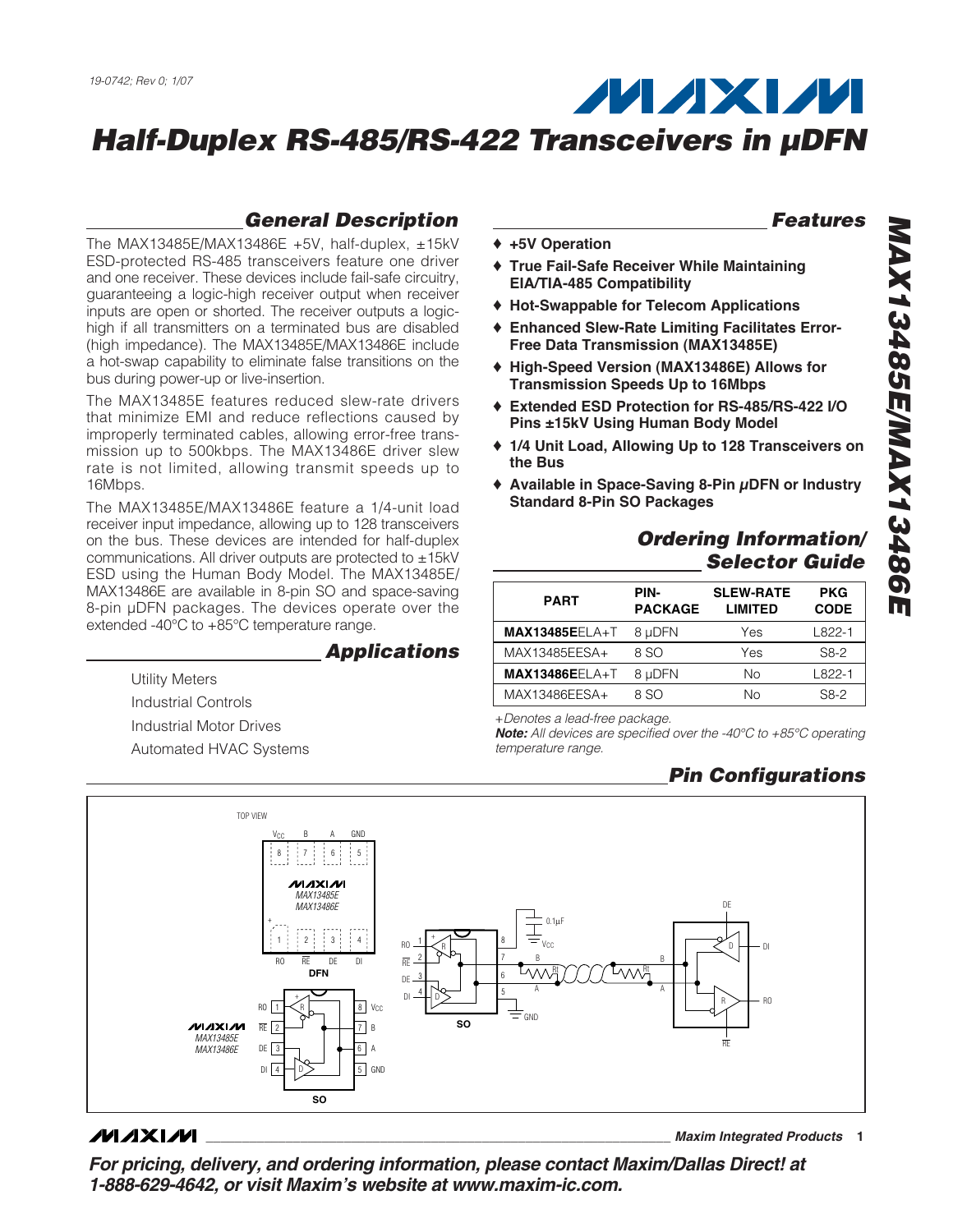### **ABSOLUTE MAXIMUM RATINGS**

(All voltages referenced to GND.)

| Short-Circuit Duration (RO, A, B) to GND Continuous   |  |
|-------------------------------------------------------|--|
| Continuous Power Dissipation ( $T_A = +70^{\circ}C$ ) |  |
| 8-Pin SO (derate 5.9mW/°C above +70°C)471mW           |  |
| 8-Pin µDFN (derate 4.8mW/°C above +70°C) 380.6mW      |  |

| Operating Temperature Range 40°C to +85°C |  |
|-------------------------------------------|--|
|                                           |  |
|                                           |  |
| Lead Temperature (soldering, 10s)+300°C   |  |

Stresses beyond those listed under "Absolute Maximum Ratings" may cause permanent damage to the device. These are stress ratings only, and functional operation of the device at these or any other conditions beyond those indicated in the operational sections of the specifications is not implied. Exposure to absolute maximum rating conditions for extended periods may affect device reliability.

### **ELECTRICAL CHARACTERISTICS**

(V<sub>CC</sub> = +5V ±5%, T<sub>A</sub> = T<sub>MIN</sub> to T<sub>MAX</sub>, unless otherwise noted. Typical values are at V<sub>CC</sub> = +5V and T<sub>A</sub> = +25°C.) (Notes 1, 2)

| <b>PARAMETER</b>                                      | <b>SYMBOL</b>         | <b>CONDITIONS</b>                                                |                 | <b>MIN</b>        | <b>TYP</b>                  | <b>MAX</b>            | <b>UNITS</b> |
|-------------------------------------------------------|-----------------------|------------------------------------------------------------------|-----------------|-------------------|-----------------------------|-----------------------|--------------|
| <b>DRIVER</b>                                         |                       |                                                                  |                 |                   |                             |                       |              |
|                                                       |                       | $R_{\text{DIFF}} = 100\Omega$ , Figure 1                         |                 | 2.0               |                             | V <sub>CC</sub>       |              |
| Differential Driver Output                            | VOD                   | $R_{\text{DIFF}} = 54\Omega$ , Figure 1                          |                 | 1.5               |                             |                       | $\vee$       |
|                                                       |                       | No load                                                          |                 |                   |                             | <b>V<sub>CC</sub></b> |              |
| Change in Magnitude of<br>Differential Output Voltage | $\Delta V$            | $R_{\text{DIFF}} = 100\Omega$ or 54 $\Omega$ , Figure 1 (Note 3) |                 |                   |                             | 0.2                   | $\vee$       |
| Driver Common-Mode Output<br>Voltage                  | Voc                   | $R_{\text{DIFF}} = 100\Omega$ or 54 $\Omega$ , Figure 1          |                 |                   | <b>V<sub>CC</sub></b><br>/2 | 3                     | $\vee$       |
| Change in Magnitude of<br>Common-Mode Voltage         | $\Delta V$ OC         | $R_{\text{DIFF}} = 100\Omega$ or 54 $\Omega$ , Figure 1 (Note 3) |                 |                   |                             | 0.2                   | $\vee$       |
| Input-High Voltage                                    | V <sub>IH</sub>       | DI, DE, RE                                                       |                 | 2.0               |                             |                       | $\vee$       |
| Input-Low Voltage                                     | $V_{\parallel}$       | DI, DE, RE                                                       |                 |                   |                             | 0.8                   | $\vee$       |
| Input Current                                         | <b>I</b> IN           | DI, DE, RE                                                       |                 |                   |                             | ±1                    | μA           |
| Driver Short-Circuit Output                           | $I$ <sub>OSD</sub>    | $0V \leq V_{\text{OUT}} \leq +12V$                               |                 | $+50$             |                             | $+250$                | mA           |
| Current (Note 4)                                      |                       | $-7V \leq V_{\text{OUT}} \leq 0V$                                |                 | $-250$            |                             | $-50$                 |              |
| Driver Short-Circuit Foldback                         | <b>LOSDE</b>          | $(V_{CC} - 1V) \leq V_{OUT} \leq +12V$                           |                 | 20                |                             |                       | mA           |
| Output Current Note 3)                                |                       | $-7V \leq V$ OUT $\leq 0V$                                       |                 |                   | $-20$                       |                       |              |
| <b>RECEIVER</b>                                       |                       |                                                                  |                 |                   |                             |                       |              |
| Input Current (A and B)                               | I <sub>A</sub> , B    | $DE = GND$ , $V_{CC} = GND$                                      | $V_{1N} = +12V$ |                   |                             | 250                   | μA           |
|                                                       |                       | or $+5V$                                                         | $V_{IN} = -7V$  | $-200$            |                             |                       |              |
| Receiver-Differential-Threshold<br>Voltage            | <b>V<sub>TH</sub></b> | $-7V < V_{CM} < +12V$                                            |                 | $-200$            |                             | $-50$                 | mV           |
| Receiver Input Hysteresis                             | $\Delta V$ TH         | $V_A + V_B = 0V$                                                 |                 |                   | 25                          |                       | mV           |
| Output-High Voltage                                   | <b>VOH</b>            | $I_O = -1.6mA$ , $V_A - V_B > V_{TH}$                            |                 | $V_{CC}$ -<br>1.5 |                             |                       | V            |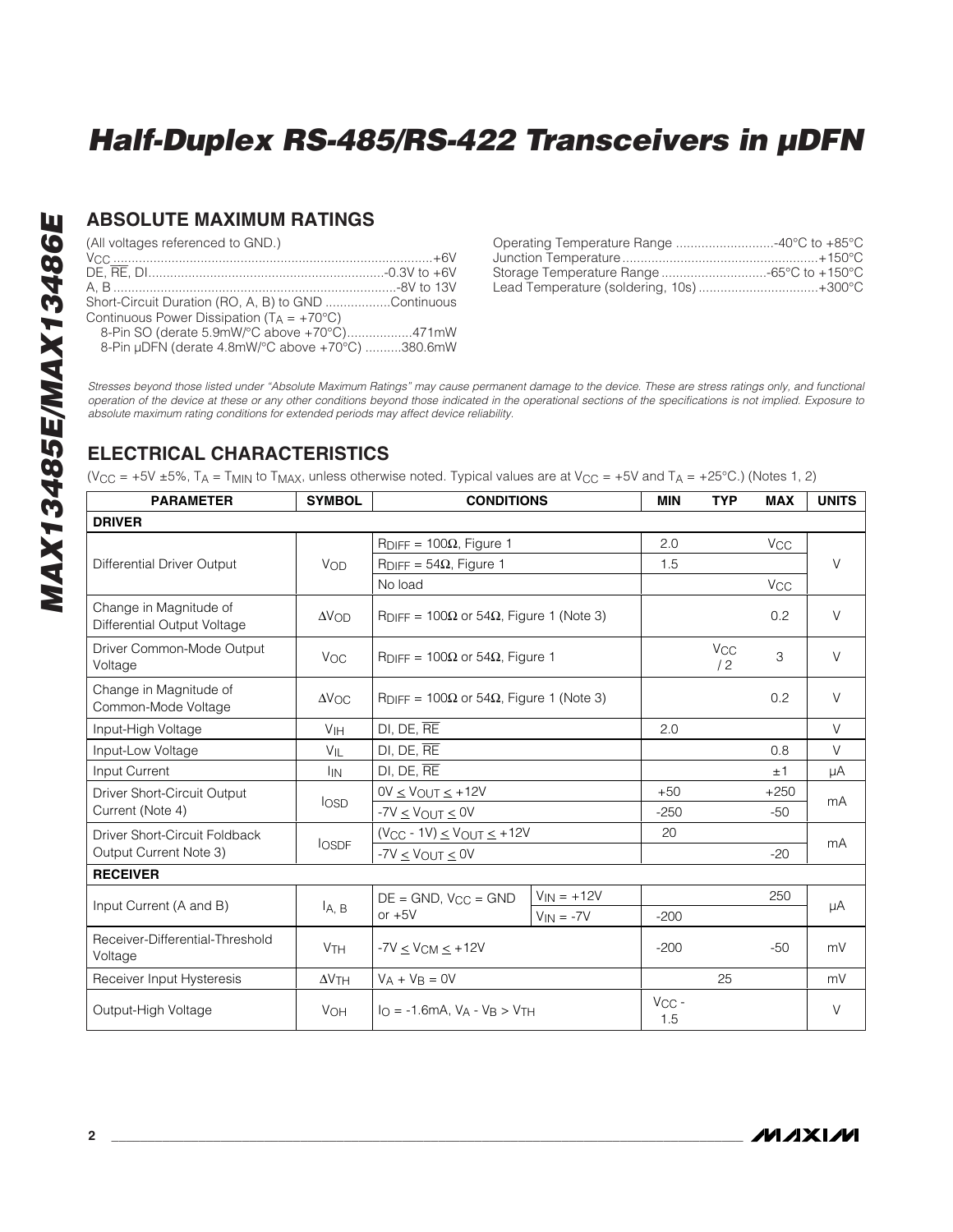### **ELECTRICAL CHARACTERISTICS (continued)**

(V<sub>CC</sub> = +5V ±5%, T<sub>A</sub> = T<sub>MIN</sub> to T<sub>MAX</sub>, unless otherwise noted. Typical values are at V<sub>CC</sub> = +5V and T<sub>A</sub> = +25°C.) (Notes 1, 2)

| <b>PARAMETER</b>                         | <b>SYMBOL</b>          | <b>CONDITIONS</b>                                  | <b>MIN</b> | <b>TYP</b> | <b>MAX</b> | <b>UNITS</b> |
|------------------------------------------|------------------------|----------------------------------------------------|------------|------------|------------|--------------|
| Output-Low Voltage                       | $V_{OL}$               | $I_{\Omega}$ = 1mA, $V_{A}$ - $V_{B}$ < - $V_{TH}$ |            |            | 0.4        | V            |
| Tri-State Output Current at<br>Receiver  | $I_{OZR}$              | $0V \leq V_O \leq V_{CC}$                          |            |            | ±1         | μA           |
| Receiver Input Resistance                | R <sub>IN</sub>        | $-7V \leq VCM \leq +12V$                           | 48         |            |            | kΩ           |
| Receiver-Output Short-Circuit<br>Current | <b>los<sub>R</sub></b> | $0V < V_{\text{RO}} < V_{\text{CC}}$               | $\pm 7$    |            | ±95        | mA           |
| <b>POWER SUPPLY</b>                      |                        |                                                    |            |            |            |              |
| Supply Voltage                           | V <sub>CC</sub>        |                                                    | 4.75       |            | 5.25       | V            |
| <b>Supply Current</b>                    | lcc.                   | $DE = 1$ , $RE = 0$ , no load                      |            |            | 4.5        | mA           |
| Shutdown Supply Current                  | <b>ISHDN</b>           | $DE = 0. \overline{RE} = 1$                        |            |            | 10         | μA           |
| <b>ESD PROTECTION</b>                    |                        |                                                    |            |            |            |              |
| ESD Protection (A, B)                    |                        | Air Gap Discharge IEC61000-4-2<br>(MAX13485E)      |            | ±15        |            | kV           |
|                                          |                        | Human Body Model                                   |            | ±15        |            |              |
| ESD Protection (All Other Pins)          |                        | Human Body Model                                   |            | ±2         |            | kV           |

### **SWITCHING CHARACTERISTICS—MAX13485E**

(V<sub>CC</sub> = +5V ±5%, T<sub>A</sub> = T<sub>MIN</sub> to T<sub>MAX</sub>, unless otherwise noted. Typical values are at V<sub>CC</sub> = +5V and T<sub>A</sub> = +25°C.) (Note 1)

| <b>PARAMETER</b>                                                              | <b>SYMBOL</b>           | <b>CONDITIONS</b>                                                     | <b>MIN</b> | <b>TYP</b> | <b>MAX</b> | <b>UNITS</b> |  |
|-------------------------------------------------------------------------------|-------------------------|-----------------------------------------------------------------------|------------|------------|------------|--------------|--|
| <b>DRIVER</b>                                                                 |                         |                                                                       |            |            |            |              |  |
| <b>Driver Propagation Delay</b>                                               | <b>t</b> DPLH           |                                                                       | 200        |            | 1000       | ns           |  |
|                                                                               | t <sub>DPHL</sub>       | $R_{\text{DIFF}} = 54\Omega$ , C <sub>L</sub> = 50pF, Figures 2 and 3 | 200        |            | 1000       |              |  |
| Driver-Differential Output Rise or                                            | thl                     | $R_{\text{DIFF}} = 54\Omega$ , C <sub>L</sub> = 50pF, Figures 2 and 3 | 250        |            | 900        | ns           |  |
| Fall Time                                                                     | t <sub>LH</sub>         |                                                                       | 250        |            | 900        |              |  |
| Driver-Differential Output Skew<br>$I$ <sub>LDPLH</sub> - $I$ <sub>DPHL</sub> | t <sub>D</sub> SKEW     | $R_{\text{DIFF}} = 54\Omega$ , C <sub>1</sub> = 50pF, Figures 2 and 3 |            |            | 140        | ns           |  |
| Maximum Data Rate                                                             |                         |                                                                       | 500        |            |            | kbps         |  |
| Driver Enable to Output High                                                  | t <sub>DZH</sub>        | Figures 4 and 5                                                       |            |            | 2500       | ns           |  |
| Driver Enable to Output Low                                                   | t <sub>DZL</sub>        | Figures 4 and 5                                                       |            |            | 2500       | ns           |  |
| Driver Disable Time from High                                                 | <b>t</b> DHZ            | Figures 4 and 5                                                       |            |            | 100        | ns           |  |
| Driver Disable Time from Low                                                  | $t_{\text{DL}}$         | Figures 4 and 5                                                       |            |            | 100        | ns           |  |
| Driver Enable from Shutdown to<br>Output High                                 | t <sub>DZH</sub> (SHDN) | Figures 4 and 5                                                       |            |            | 5500       | ns           |  |
| Driver Enable from Shutdown to<br>Output Low                                  | t <sub>DZL</sub> (SHDN) | Figures 4 and 5                                                       |            |            | 5500       | ns           |  |
| Time to Shutdown                                                              | tshDN                   |                                                                       | 50         | 340        | 700        | ns           |  |
| <b>RECEIVER</b>                                                               |                         |                                                                       |            |            |            |              |  |
|                                                                               | <b>tRPLH</b>            |                                                                       |            |            | 80         |              |  |
| Receiver Propagation Delay                                                    | <b>tRPHL</b>            | $C_L = 15pF$ , Figures 6 and 7                                        |            |            | 80         | ns           |  |
| Receiver Output Skew                                                          | t <sub>R</sub> SKEW     | $C_{L}$ = 15pF, Figure 7                                              |            |            | 13         | ns           |  |
| Maximum Data Rate                                                             |                         |                                                                       | 500        |            |            | kbps         |  |

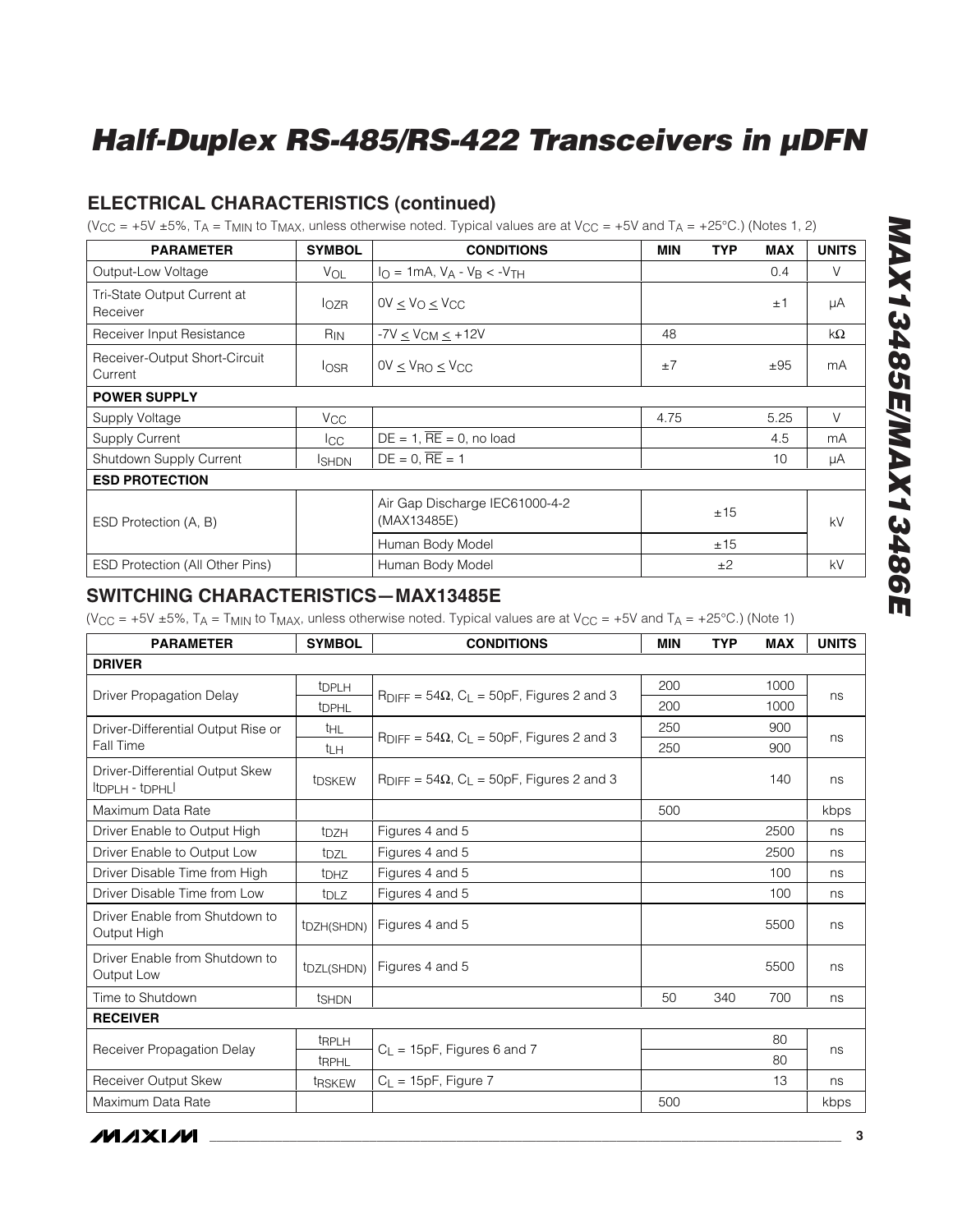### **SWITCHING CHARACTERISTICS—MAX13485E (continued)**

(V<sub>CC</sub> = +5V ±5%, T<sub>A</sub> = T<sub>MIN</sub> to T<sub>MAX</sub>, unless otherwise noted. Typical values are at V<sub>CC</sub> = +5V and T<sub>A</sub> = +25°C.) (Note 1)

| <b>PARAMETER</b>                                | <b>SYMBOL</b>           | <b>CONDITIONS</b> | <b>MIN</b> | <b>TYP</b> | <b>MAX</b> | <b>UNITS</b> |
|-------------------------------------------------|-------------------------|-------------------|------------|------------|------------|--------------|
| Receiver Enable to Output High                  | t <sub>RZH</sub>        | Figure 8          |            |            | 50         | ns           |
| Receiver Enable to Output Low                   | t <sub>RZL</sub>        | Figure 8          |            |            | 50         | ns           |
| Receiver Disable Time from High                 | t <sub>RHZ</sub>        | Figure 8          |            |            | 50         | ns           |
| Receiver Disable Time from Low                  | t <sub>RLZ</sub>        | Figure 8          |            |            | 50         | ns           |
| Receiver Enable from Shutdown<br>to Output High | t <sub>RZH</sub> (SHDN) | Figure 8          |            |            | 2200       | ns           |
| Receiver Enable from Shutdown<br>to Output Low  | t <sub>RZL</sub> (SHDN) | Figure 8          |            |            | 2200       | ns           |
| Time to Shutdown                                | tshon                   |                   | 50         | 340        | 700        | ns           |

### **SWITCHING CHARACTERISTICS—MAX13486E**

(V<sub>CC</sub> = +5V ±5%, T<sub>A</sub> = T<sub>MIN</sub> to T<sub>MAX</sub>, unless otherwise noted. Typical values are at V<sub>CC</sub> = +5V and T<sub>A</sub> = +25°C.) (Note 1)

| <b>PARAMETER</b>                                                              | <b>SYMBOL</b>           | <b>CONDITIONS</b>                                                     | <b>MIN</b> | <b>TYP</b> | <b>MAX</b> | <b>UNITS</b> |  |
|-------------------------------------------------------------------------------|-------------------------|-----------------------------------------------------------------------|------------|------------|------------|--------------|--|
| <b>DRIVER</b>                                                                 |                         |                                                                       |            |            |            |              |  |
|                                                                               | <b>t</b> DPLH           |                                                                       |            |            | 50         |              |  |
| <b>Driver Propagation Delay</b>                                               | <b>t</b> DPHL           | $R_{\text{DIFF}} = 54\Omega$ , C <sub>L</sub> = 50pF, Figures 2 and 3 |            |            | 50         | ns           |  |
| Driver Differential Output Rise or                                            | t <sub>HL</sub>         |                                                                       |            |            | 15         | ns           |  |
| Fall Time                                                                     | t <sub>LH</sub>         | $R_{\text{DIFF}} = 54\Omega$ , C <sub>L</sub> = 50pF, Figures 2 and 3 |            |            | 15         |              |  |
| Differential Driver Output Skew<br>$I$ <sub>LDPLH</sub> - $I$ <sub>DPHL</sub> | t <sub>D</sub> SKEW     | $R_{\text{DIFF}} = 54\Omega$ , C <sub>1</sub> = 50pF, Figures 2 and 3 |            |            | 8          | ns           |  |
| Maximum Data Rate                                                             |                         |                                                                       | 16         |            |            | <b>Mbps</b>  |  |
| Driver Enable to Output High                                                  | t <sub>DZH</sub>        | Figures 4 and 5                                                       |            |            | 50         | ns           |  |
| Driver Enable to Output Low                                                   | t <sub>DZL</sub>        | Figures 4 and 5                                                       |            |            | 50         | ns           |  |
| Driver Disable Time from High                                                 | <b>t</b> DHZ            | Figures 4 and 5                                                       |            |            | 50         | ns           |  |
| Driver Disable Time from Low                                                  | t <sub>DLZ</sub>        | Figures 4 and 5                                                       |            |            | 50         | ns           |  |
| Driver Enable from Shutdown to<br>Output High                                 | t <sub>DZH</sub> (SHDN) | Figures 4 and 5                                                       |            |            | 2200       | ns           |  |
| Driver Enable from Shutdown to<br>Output Low                                  | t <sub>DZL</sub> (SHDN) | Figures 4 and 5                                                       |            |            | 2200       | ns           |  |
| Time to Shutdown                                                              | tshDN                   |                                                                       | 50         | 340        | 700        | ns           |  |
| <b>RECEIVER</b>                                                               |                         |                                                                       |            |            |            |              |  |
|                                                                               | <b>tRPLH</b>            |                                                                       |            |            | 80         |              |  |
| Receiver Propagation Delay                                                    | <b>tRPHL</b>            | $C_L$ = 15pF, Figures 6 and 7                                         |            |            | 80         | ns           |  |
| Receiver Output Skew                                                          | t <sub>R</sub> SKEW     | $C_L = 15pF$ , Figure 7                                               |            |            | 13         | ns           |  |
| Maximum Data Rate                                                             |                         |                                                                       | 16         |            |            | Mbps         |  |

**MAXIM**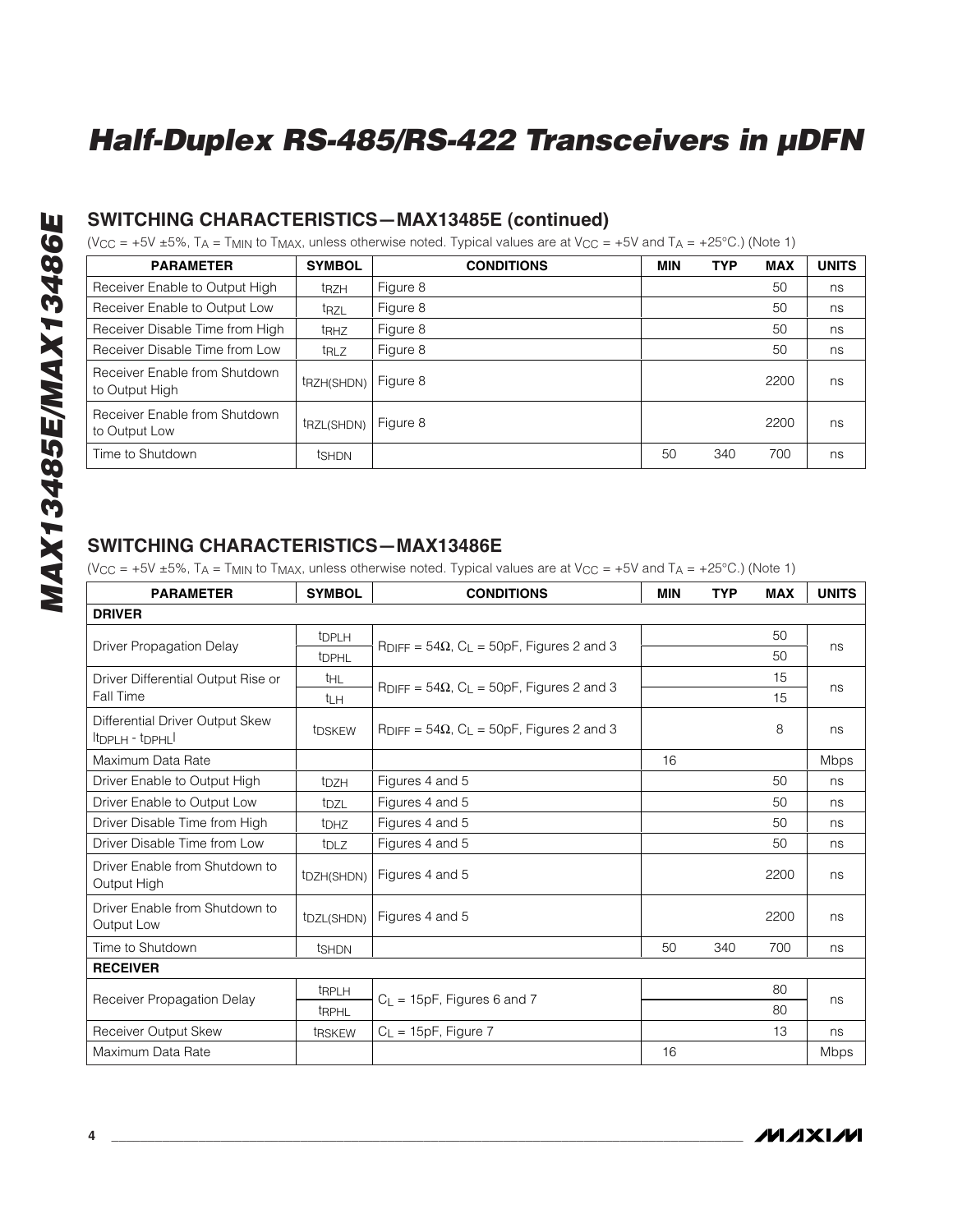### **SWITCHING CHARACTERISTICS—MAX13486E (continued)**

 $(V_{CC} = +5V \pm 5\%$ ,  $T_A = T_{MIN}$  to  $T_{MAX}$ , unless otherwise noted. Typical values are at  $V_{CC} = +5V$  and  $T_A = +25°C$ .) (Note 1)

| <b>PARAMETER</b>                                | <b>SYMBOL</b>           | <b>CONDITIONS</b> | <b>MIN</b> | <b>TYP</b> | <b>MAX</b> | <b>UNITS</b> |
|-------------------------------------------------|-------------------------|-------------------|------------|------------|------------|--------------|
| Receiver Enable to Output High                  | t <sub>RZH</sub>        | Figure 8          |            |            | 50         | ns           |
| Receiver Enable to Output Low                   | t <sub>RZL</sub>        | Figure 8          |            |            | 50         | ns           |
| Receiver Disable Time from High                 | t <sub>RHZ</sub>        | Figure 8          |            |            | 50         | ns           |
| Receiver Disable Time from Low                  | t <sub>RLZ</sub>        | Figure 8          |            |            | 50         | ns           |
| Receiver Enable from Shutdown<br>to Output High | t <sub>RZH</sub> (SHDN) | Figure 8          |            |            | 2200       | ns           |
| Receiver Enable from Shutdown<br>to Output Low  | t <sub>RZL</sub> (SHDN) | Figure 8          |            |            | 2200       | ns           |
| Time to Shutdown                                | tshDN                   |                   | 50         | 340        | 700        | ns           |

**Note 1:** µDFN devices production tested at +25°C. Overtemperature limits are generated by design.

**Note 2:** All currents into the device are positive. All currents out of the device are negative. All voltages referred to device ground, unless otherwise noted.

**Note 3:** ΔV<sub>OD</sub> and ΔV<sub>OC</sub> are the changes in V<sub>OD</sub> and V<sub>OC</sub> when the DI input changes states.

 $(V_{CC} = +5V, T_A = +25°C,$  unless otherwise noted.)

**Note 4:** The short-circuit output current applied to peak current just prior to foldback current limiting. The short-circuit foldback output current applies during current limiting to allow a recovery from bus contention.

**OUTPUT CURRENT vs. RECEIVER OUTPUT CURRENT vs. RECEIVER OUTPUT HIGH VOLTAGE OUTPUT LOW VOLTAGE SUPPLY CURRENT vs. TEMPERATURE** 35 60 4.0 MAX13485-86E toc02 MAX13485-86E toc01 NO LOAD 50 28 3.8 OUTPUT CURRENT (mA) OUTPUT CURRENT (mA) OUTPUT CURRENT (mA) OUTPUT CURRENT (mA)SUPPLY CURRENT (mA) SUPPLY CURRENT (mA) 40 21 3.6 30 14 3.4 20 7 3.2 10  $\mathbf 0$  $\boldsymbol{0}$ 3.0 0 2 1 345 0 2 1 345 -40 10 -15 35 60 85 OUTPUT HIGH VOLTAGE (V) OUTPUT LOW VOLTAGE (V) TEMPERATURE (°C)

**Typical Operating Characteristics**

MAX13485-86E toc03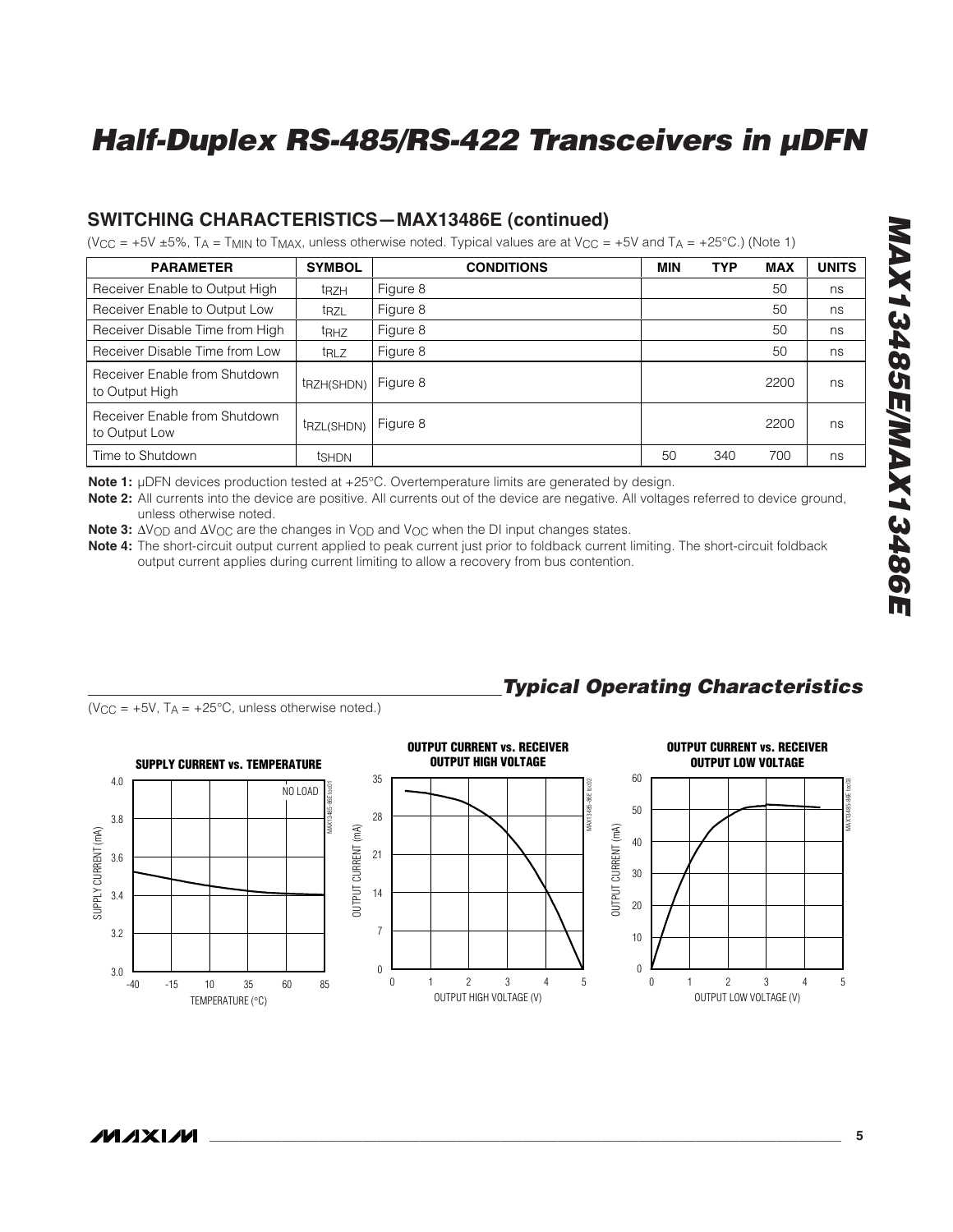

**MAXM** 

**MAX13485E/MAX13486E MAX13485E/MAX13486E**

**6 \_\_\_\_\_\_\_\_\_\_\_\_\_\_\_\_\_\_\_\_\_\_\_\_\_\_\_\_\_\_\_\_\_\_\_\_\_\_\_\_\_\_\_\_\_\_\_\_\_\_\_\_\_\_\_\_\_\_\_\_\_\_\_\_\_\_\_\_\_\_\_\_\_\_\_\_\_\_\_\_\_\_\_\_\_\_\_**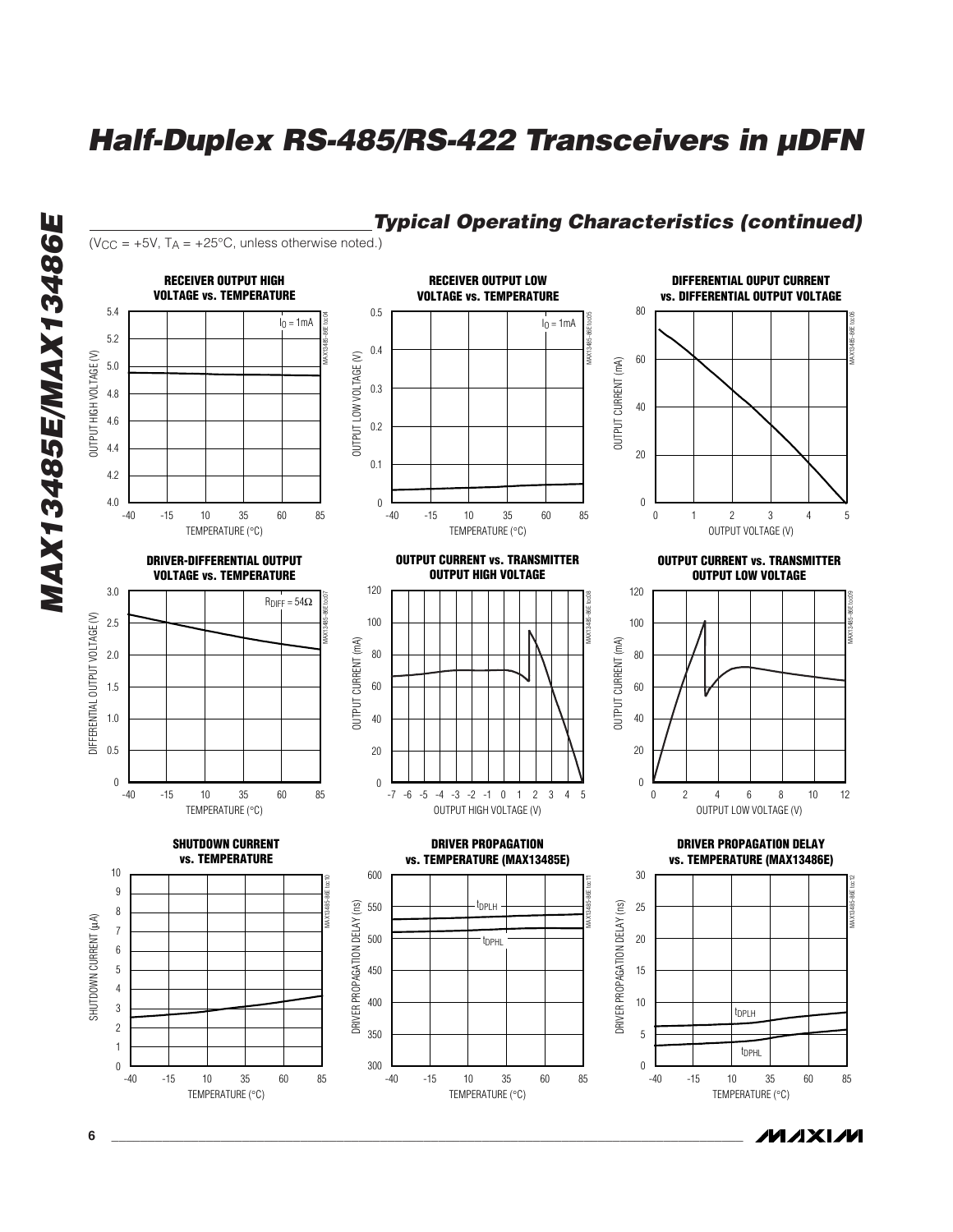

## **Typical Operating Characteristics (continued)**

**MAXIM** 

**MAX13485E/MAX13486E**

MAX13485E/MAX13486E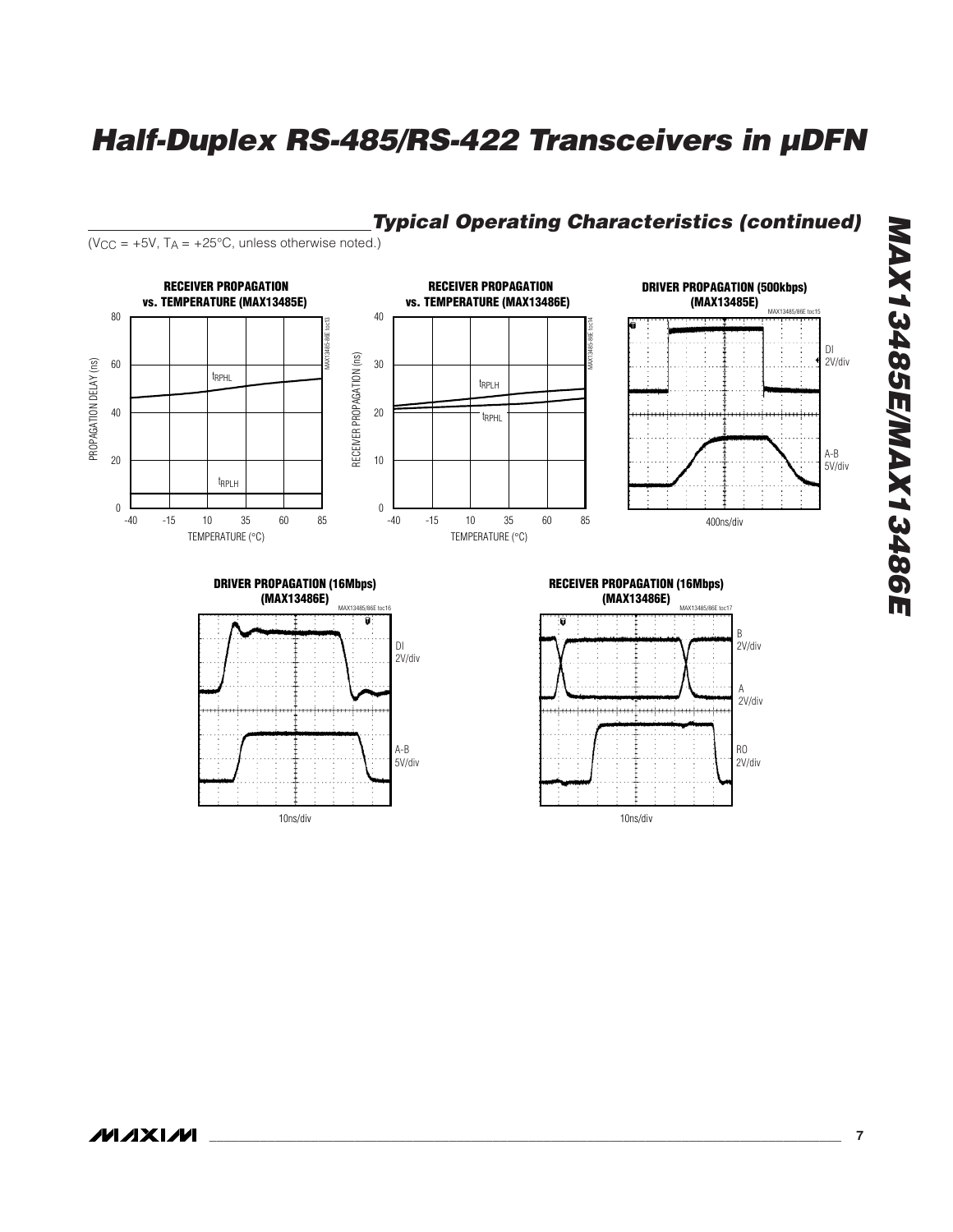

A B DE DI 5V  $V_{\text{ID}}$   $\geq$  R<sub>DIFF</sub>  $\pm$  C<sub>L</sub>

**Test Circuits and Waveforms**

Figure 1. Driver DC Test Load

Figure 2. Driver Timing Test Circuit



Figure 3. Driver Propagation Delays

### **MAXIM**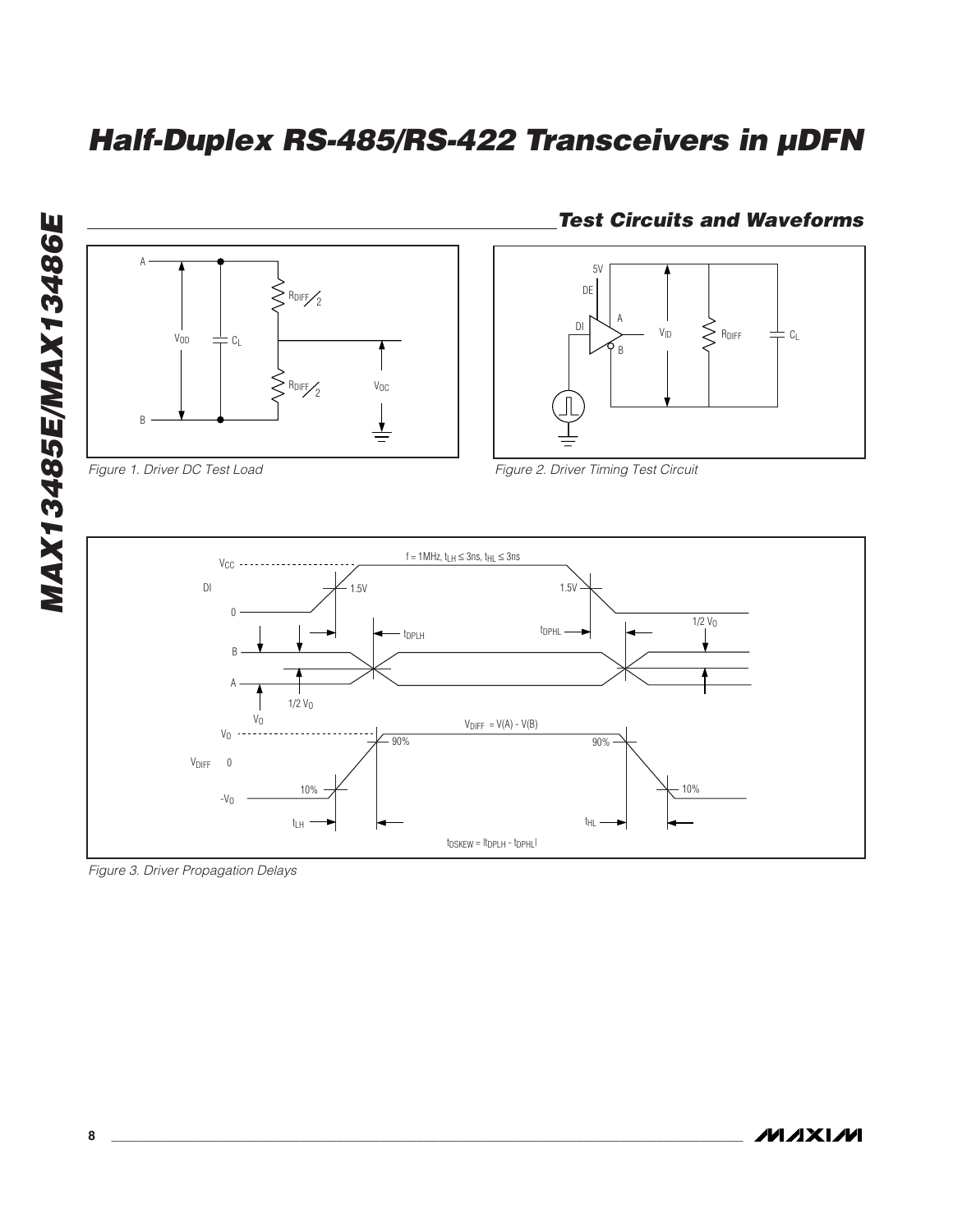

### **Test Circuits and Waveforms (continued)**

Figure 4. Driver Enable and Disable Times



Figure 5. Driver-Enable and -Disable-Timing Test Load



Figure 6. Receiver Propagation Delay Test Circuit





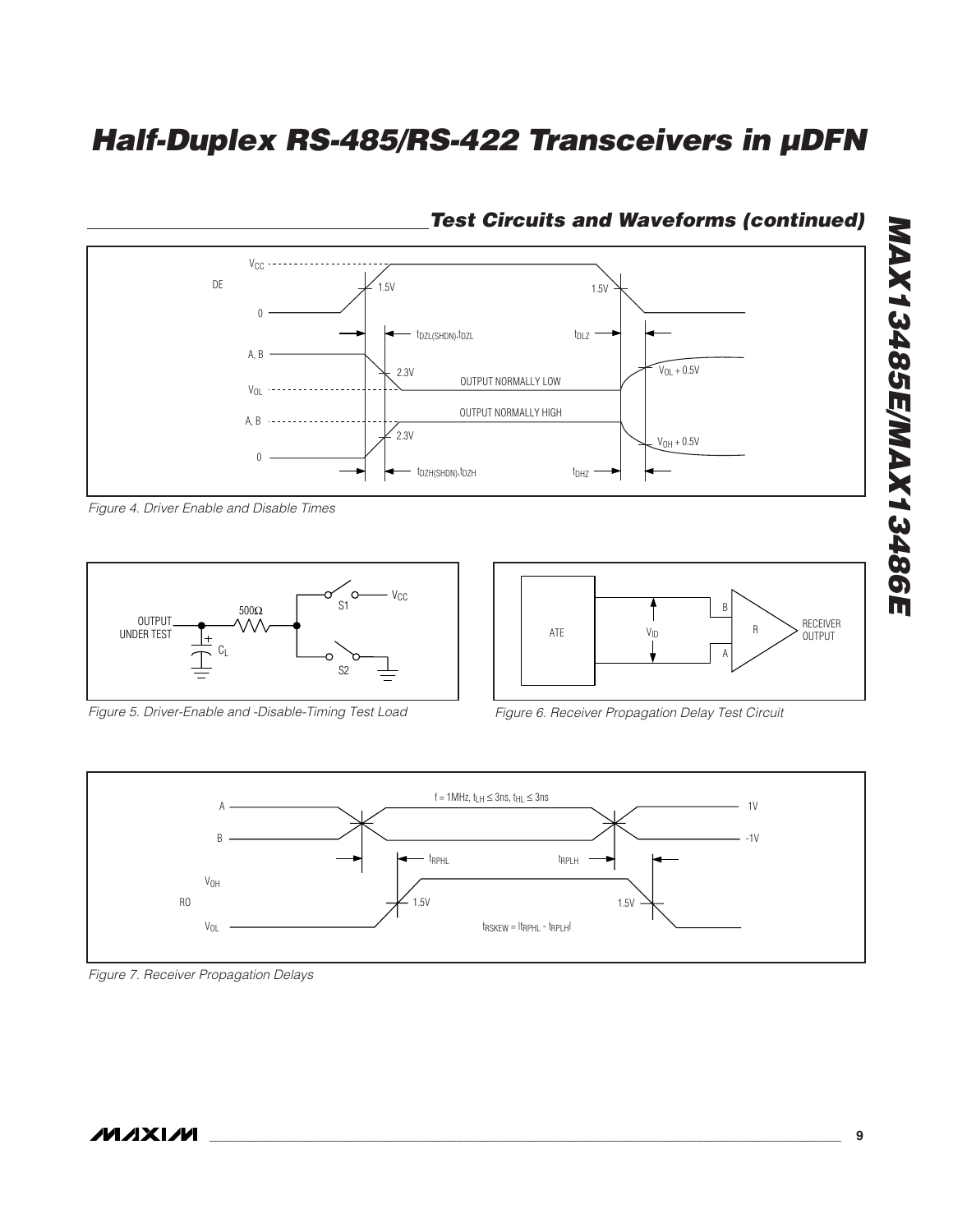### **Pin Description**

| <b>PIN</b> | <b>NAME</b>           | <b>FUNCTION</b>                                                                                                                                                                                                                                                    |
|------------|-----------------------|--------------------------------------------------------------------------------------------------------------------------------------------------------------------------------------------------------------------------------------------------------------------|
|            | RO.                   | Receiver Output                                                                                                                                                                                                                                                    |
| 2          | RE                    | Receiver Output Enable. Drive RE low to enable RO. RO is high impedance when RE is high. Drive<br>RE high and DE low to enter low-power shutdown mode. RE is a hot-swap input (see the <i>Hot-Swap</i><br>Capability section for more details).                    |
| 3          | DE                    | Driver Output Enable. Drive DE high to enable the driver outputs. These outputs are high-impedance<br>when DE is low. Drive RE high and DE low to enter low-power shutdown mode. DE is a hot-swap input<br>(see the Hot-Swap Capability section for more details). |
| 4          | DI                    | Driver Input. Drive DI low to force noninverting output low and inverting output high. Drive DI high to<br>force noninverting output high and inverting output low (see the Function Tables).                                                                      |
| 5          | <b>GND</b>            | Ground                                                                                                                                                                                                                                                             |
| 6          | A                     | Noninverting Receiver Input and Noninverting Driver Output                                                                                                                                                                                                         |
|            | B                     | Inverting Receiver Input and Inverting Driver Output                                                                                                                                                                                                               |
| 8          | <b>V<sub>CC</sub></b> | Positive Supply, $V_{CC} = +5V \pm 5\%$ . Bypass $V_{CC}$ to GND with a 0.1µF capacitor.                                                                                                                                                                           |

### **Function Tables**

| <b>TRANSMITTING</b> |    |  |                 |                                 |  |  |  |
|---------------------|----|--|-----------------|---------------------------------|--|--|--|
| <b>INPUT</b>        |    |  | <b>OUTPUT</b>   |                                 |  |  |  |
| RE                  | DE |  |                 |                                 |  |  |  |
| Χ                   |    |  |                 |                                 |  |  |  |
| Χ                   |    |  |                 |                                 |  |  |  |
|                     |    |  |                 | HIGH IMPEDANCE   HIGH IMPEDANCE |  |  |  |
|                     |    |  | <b>SHUTDOWN</b> |                                 |  |  |  |

| <b>RECEIVING</b> |              |               |                       |  |  |  |
|------------------|--------------|---------------|-----------------------|--|--|--|
|                  | <b>INPUT</b> | <b>OUTPUT</b> |                       |  |  |  |
| $\overline{RE}$  | DE           | $A-B$         | RO                    |  |  |  |
|                  | Χ            | $\ge$ -50mV   |                       |  |  |  |
|                  | Χ            | $< -200$ mV   |                       |  |  |  |
|                  | Χ            | OPEN/SHORT    |                       |  |  |  |
|                  |              |               | <b>HIGH IMPEDANCE</b> |  |  |  |
|                  |              |               | <b>SHUTDOWN</b>       |  |  |  |

 $X = Don't care, shutdown mode, driver, and receiver outputs$ are in high impedance.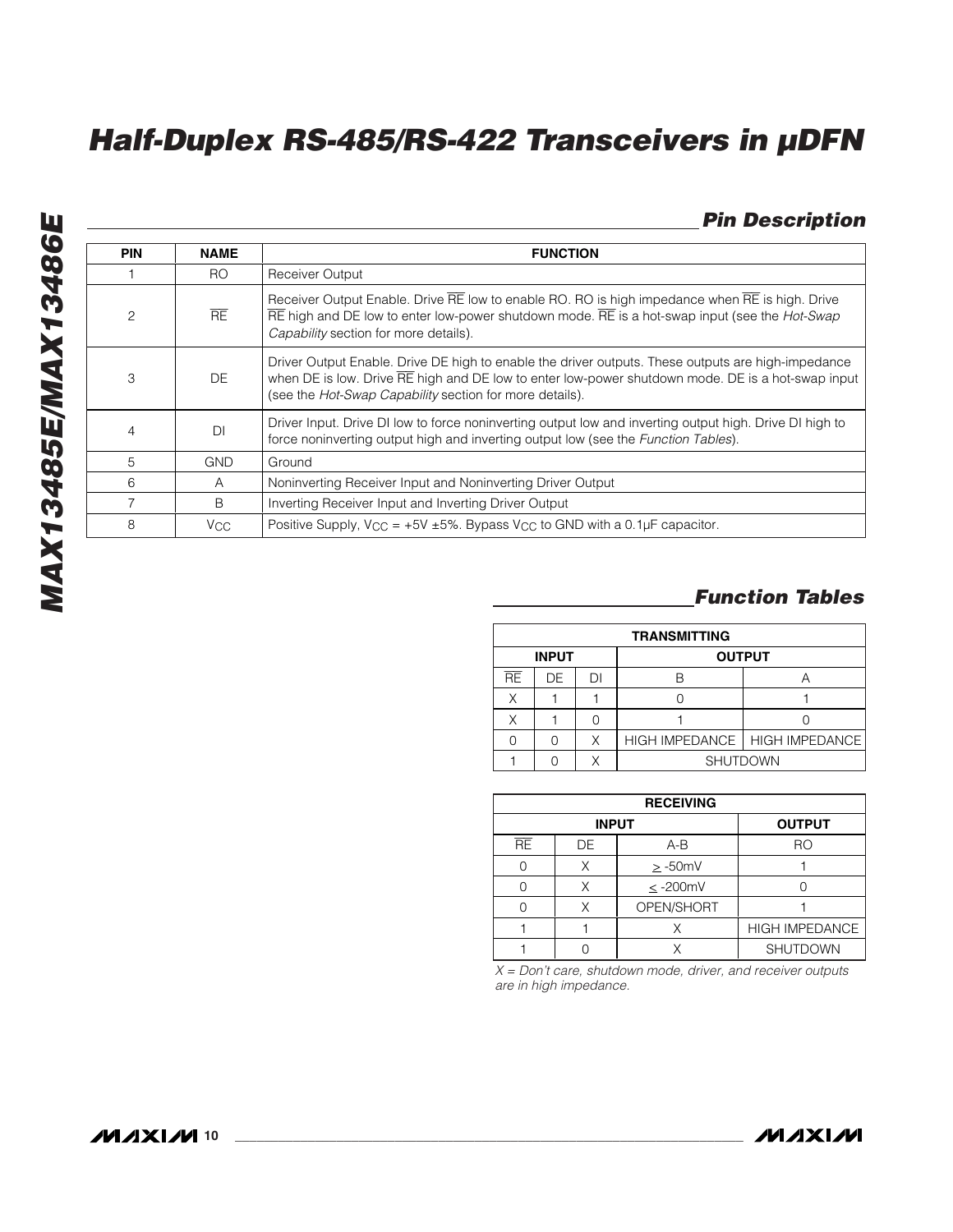

**\_\_\_\_\_\_\_\_\_\_\_\_\_\_\_\_\_\_\_\_\_\_\_\_\_\_\_\_\_\_\_\_\_\_\_\_\_\_\_\_\_\_\_\_\_\_\_\_\_\_\_\_\_\_\_\_\_\_\_\_\_\_\_\_\_\_\_\_\_\_\_\_\_\_**

**Test Circuits and Waveforms (continued)**

Figure 8. Receiver Enable and Disable Times

**MAXIM** 

**MAX13485E/MAX13486E**

MAX13485E/MAX13486E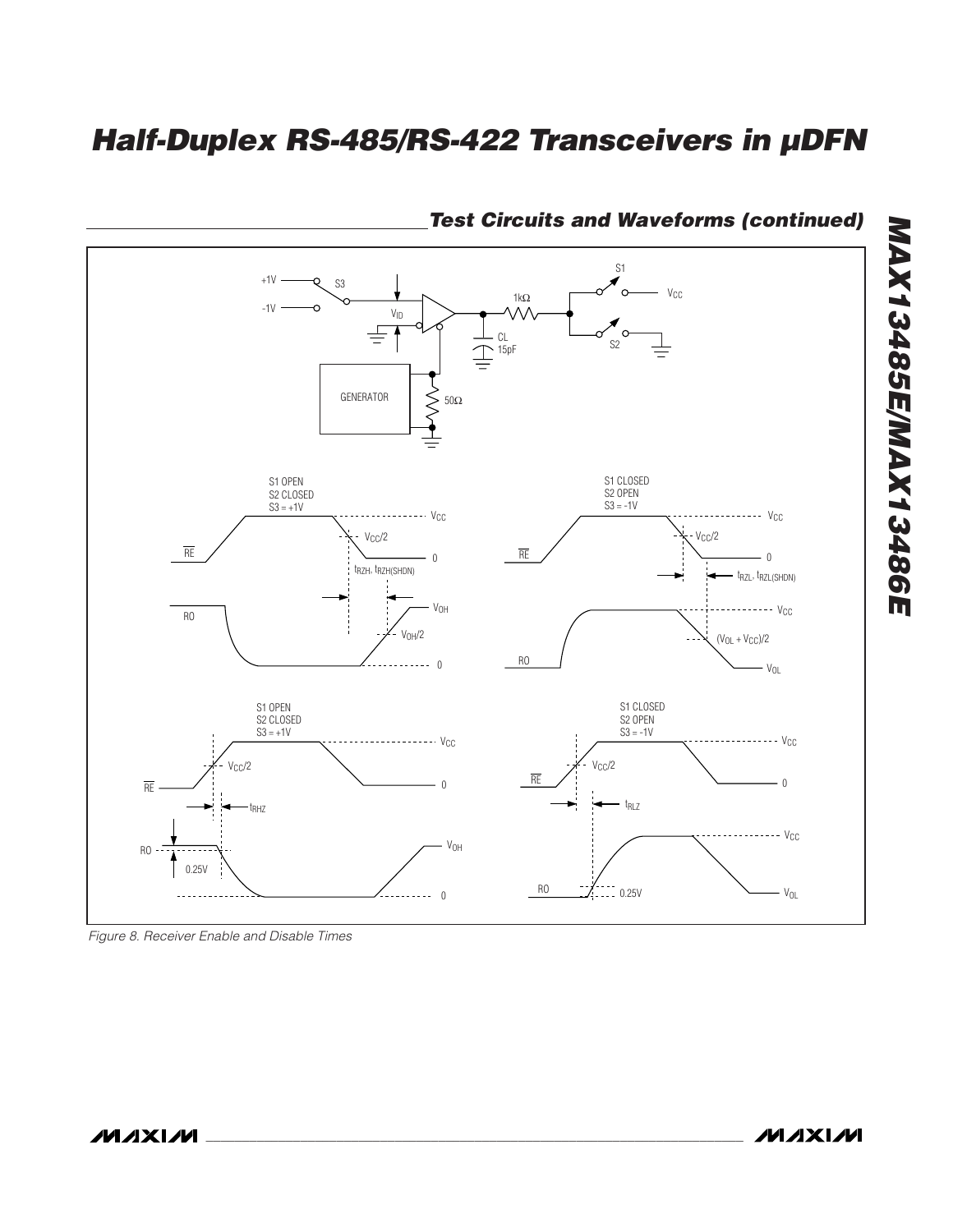### **Detailed Description**

The MAX13485E/MAX13486E half-duplex, high-speed transceivers for RS-485/RS-422 communication contain one driver and one receiver. These devices feature failsafe circuitry that guarantees a logic-high receiver output when receiver inputs are open or shorted, or when they are connected to a terminated transmission line with all drivers disabled (see the *Fail-Safe* section). The MAX13485E/MAX13486E also feature a hot-swap capability allowing line insertion without erroneous data transfer (see the Hot-Swap Capability section). The MAX13485E features reduced slew-rate drivers that minimize EMI and reduce reflections caused by improperly terminated cables, allowing error-free transmission up to 500kbps. The MAX13486E driver slew rate is not limited, making transmit speeds up to 16Mbps possible.

#### **Fail-Safe**

The MAX13485E/MAX13486E guarantee a logic-high receiver output when the receiver inputs are shorted or open, or when they are connected to a terminated transmission line with all drivers disabled. This is done by setting the receiver input threshold between -50mV and -200mV. If the differential receiver input voltage (A - B) is greater than or equal to -50mV, RO is logic-high. If (A - B) is less than or equal to -200mV, RO is logic-low. In the case of a terminated bus with all transmitters disabled, the receiver's differential input voltage is pulled to 0V by the termination. With the receiver thresholds of the MAX13485E/MAX13486E, this results is a logic-high with a 50mV minimum noise margin. Unlike previous fail-safe devices, the -50mV to -200mV threshold complies with the ±200mV EIA/TIA-485 standard.

#### **Hot-Swap Capability**

#### **Hot-Swap Inputs**

When circuit boards are inserted into a hot or powered backplane, differential disturbances to the data bus can lead to data errors. Upon initial circuit-board insertion, the data communication processor undergoes its own power-up sequence. During this period, the processor's logic-output drivers are high impedance and are unable to drive the DE and RE inputs of these devices to a defined logic level. Leakage currents up to ±10µA from the high impedance state of the processor's logic drivers could cause standard CMOS enable inputs of a transceiver to drift to an incorrect logic level. Additionally, parasitic circuit-board capacitance could cause coupling of V<sub>CC</sub> or GND to the enable inputs. Without the hot-swap capability, these factors could improperly enable the transceiver's driver or receiver.



Figure 9. Simplified Structure of the Driver Enable Pin (DE)

When V<sub>CC</sub> rises, an internal pulldown circuit holds DE low and RE high. After the initial power-up sequence, the pulldown circuit becomes transparent, resetting the hot-swap tolerable input.

#### **Hot-Swap Input Circuitry**

The enable inputs feature hot-swap capability. At the input there are two nMOS devices, M1 and M2 (Figure 9). When V<sub>CC</sub> ramps from zero, an internal 7us timer turns on M2 and sets the SR latch, which also turns on M1. Transistors M2, a 1.5mA current sink, and M1, a 500μA current sink, pull DE to GND through a  $5kΩ$ resistor. M2 is designed to pull DE to the disabled state against an external parasitic capacitance up to 100pF that can drive DE high. After 7µs, the timer deactivates M2 while M1 remains on, holding DE low against tristate leakages that can drive DE high. M1 remains on until an external source overcomes the required input current. At this time, the SR latch resets and M1 turns off. When M1 turns off, DE reverts to a standard highimpedance CMOS input. Whenever V<sub>CC</sub> drops below 1V, the hot-swap input is reset.

For RE there is a complementary circuit employing two pMOS devices pulling  $\overline{RE}$  to V<sub>CC</sub>.

$$
\mathcal{N}(\mathcal{N})\times \mathcal{N}
$$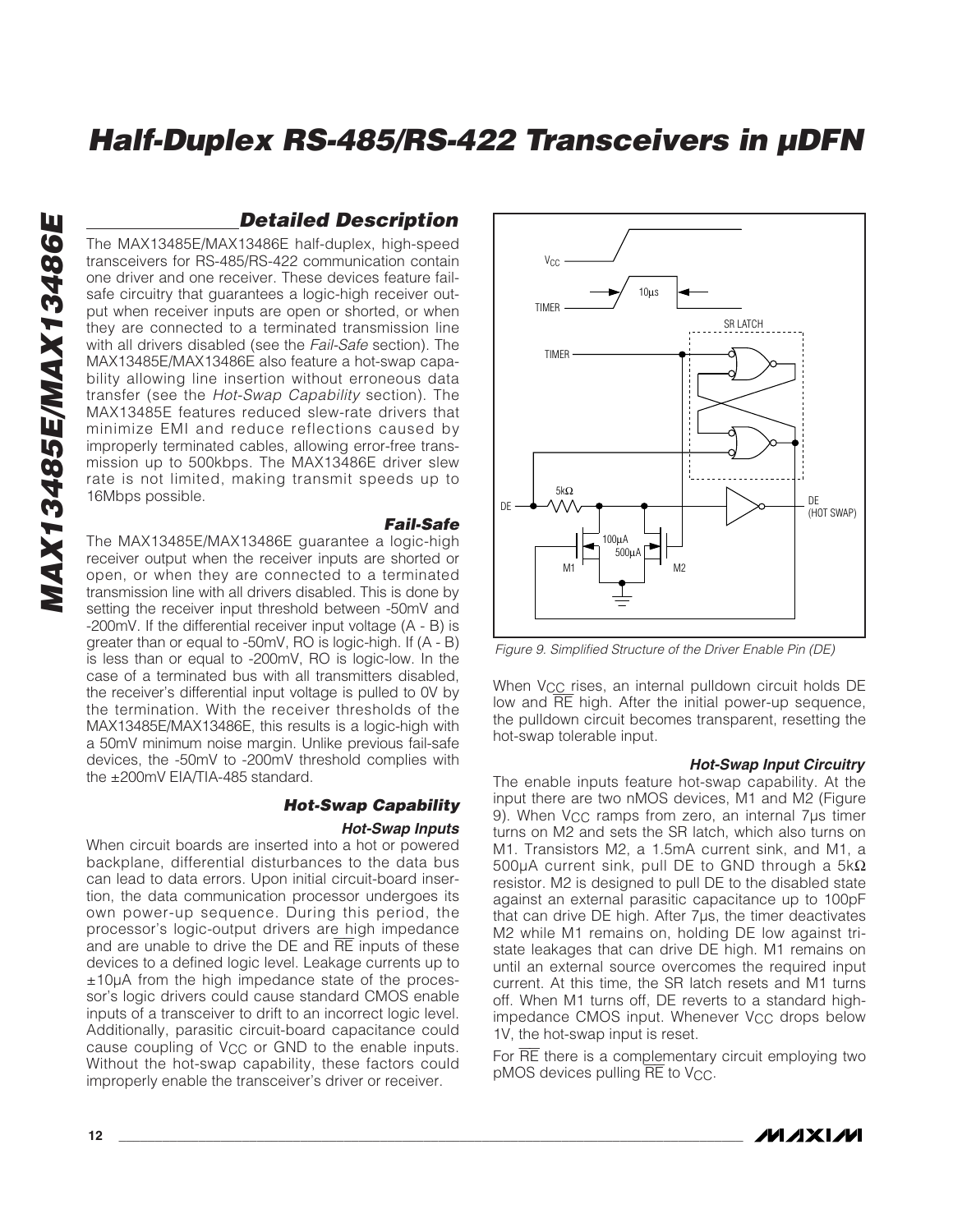

Figure 10a. Human Body ESD Test Model



Figure 10b. Human Body Current Waveform

#### **+15V ESD Protection**

As with all Maxim devices, ESD-protection structures are incorporated on all pins to protect against electrostatic discharges encountered during handling and assembly. The driver outputs and receiver inputs of the MAX13485E/MAX13486E have extra protection against static electricity. Maxim's engineers have developed state-of-the-art structures to protect these pins against ESD of ±15kV without damage. The ESD structures withstand high ESD in all states: normal operation, shutdown, and powered down. After an ESD event, the MAX13485E/MAX13486E keep working without latchup or damage.

ESD protection can be tested in various ways. The transmitter outputs and receiver inputs of the MAX13485E/ MAX13486E are characterized for protection to the following limits:

- ±15kV using the Human Body Model
- ±15kV using the Air Gap Discharge Method specified in IEC 61000-4-2 (MAX13485E only)



Figure 10c. IEC 61000-4-2 ESD Test Model



Figure 10d. IEC 61000-4-2 ESD Generator Current Waveform

#### **ESD Test Conditions**

**MAX13485E/MAX13486E**

MAX13485E/MAX134861

ESD performance depends on a variety of conditions. Contact Maxim for a reliability report that documents test setup, test methodology, and test results.

#### **Human Body Model**

Figure 10a shows the Human Body Model, and Figure 10b shows the current waveform it generates when discharged into a low impedance. This model consists of a 100pF capacitor charged to the ESD voltage of interest, which is then discharged into the test device through a  $1.5$ kΩ resistor.

#### **IEC 61000-4-2**

The IEC 61000-4-2 standard covers ESD testing and performance of finished equipment. However, it does not specifically refer to integrated circuits. The MAX13485E/MAX13486E help equipment designs to meet IEC 61000-4-2, without the need for additional ESD-protection components.

The major difference between tests done using the Human Body Model and IEC 61000-4-2 is higher peak current in IEC 61000-4-2 because series resistance is lower in the IEC 61000-4-2 model. Hence, the ESD

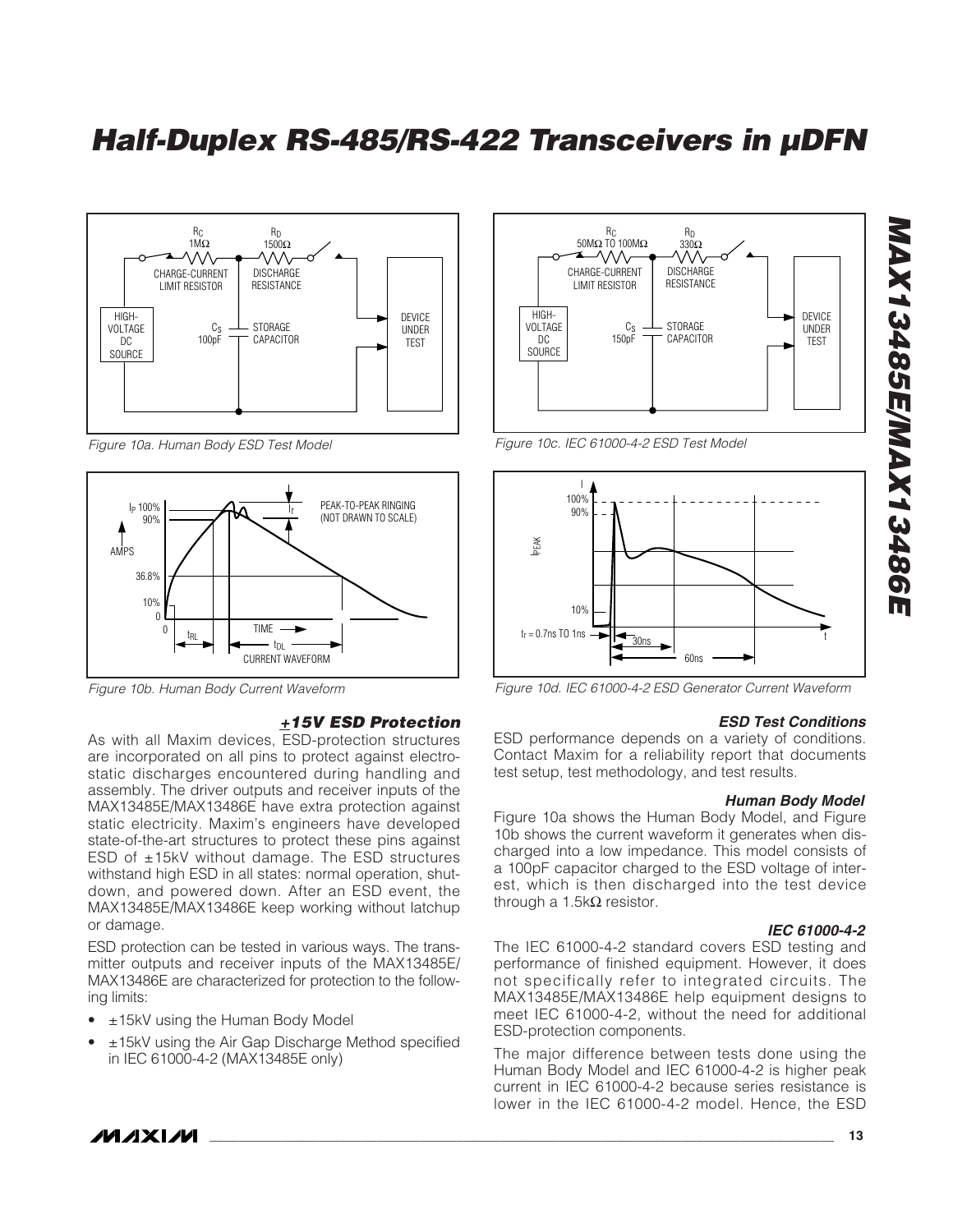

Figure 11. Typical Half-Duplex RS-485 Network

ally lower than that measured using the Human Body Model. Figure 10c shows the IEC 61000-4-2 model, and Figure 10d shows the current waveform for the IEC 61000-4-2 ESD Contact Discharge test.

#### **Machine Model**

The machine model for ESD tests all pins using a 200pF storage capacitor and zero discharge resistance.

The objective is to emulate the stress caused when I/O pins are contacted by handling equipment during test and assembly. Of course, all pins require this protection, not just RS-485 inputs and outputs.

The air-gap test involves approaching the device with a charged probe. The contact-discharge method connects the probe to the device before the probe is energized.

## **Applications Information**

#### **128 Transceivers on the Bus**

The standard RS-485 receiver input impedance is  $12k\Omega$ (1-unit load), and the standard driver can drive up to 32-unit loads. The MAX13485E/MAX13486E have a 1/4 unit load receiver input impedance (48kΩ), allowing up to 128 transceivers to be connected in parallel on one communication line. Any combination of these devices, as well as other RS-485 transceivers with a total of 32 unit loads or fewer, can be connected to the line.

#### **Reduced EMI and Reflections**

The MAX13485E features reduced slew-rate drivers that minimize EMI and reduce reflections caused by improperly terminated cables, allowing error-free data transmission up to 500kbps.

#### **Low-Power Shutdown Mode**

Low-power shutdown mode is initiated by bringing both RE high and DE low. In shutdown, the devices draw a maximum of 10µA of supply current.

RE and DE can be driven simultaneously. The devices are guaranteed not to enter shutdown if RE is high and DE is low for less than 50ns. If the inputs are in this state for at least 700ns, the devices are guaranteed to enter shutdown.

Enable times tz<sub>H</sub> and tz<sub>L</sub> (see the Switching Characteristics) assume the devices were not in a low-power shutdown state. Enable times tZH(SHDN) and tZL(SHDN) assume the devices were in shutdown state. It takes drivers and receivers longer to become enabled from lowpower shutdown mode (tzH(SHDN), tzL(SHDN)) than from driver-/receiver-disable mode  $(t_{ZH}, t_{ZL})$ .

#### **Line Length**

The RS-485/RS-422 standard covers line lengths up to 4000ft.

#### **Typical Applications**

The MAX13485E/MAX13486E transceivers are designed for half-duplex, bidirectional data communications on multipoint bus transmission lines. Figure 11 shows typical network applications circuits. To minimize reflections, terminate the line at both ends in its characteristic impedance, and keep stub lengths off the main line as short as possible. The slew-rate-limited MAX13485E is more tolerant of imperfect termination.

**Chip Information**

PROCESS: BiCMOS

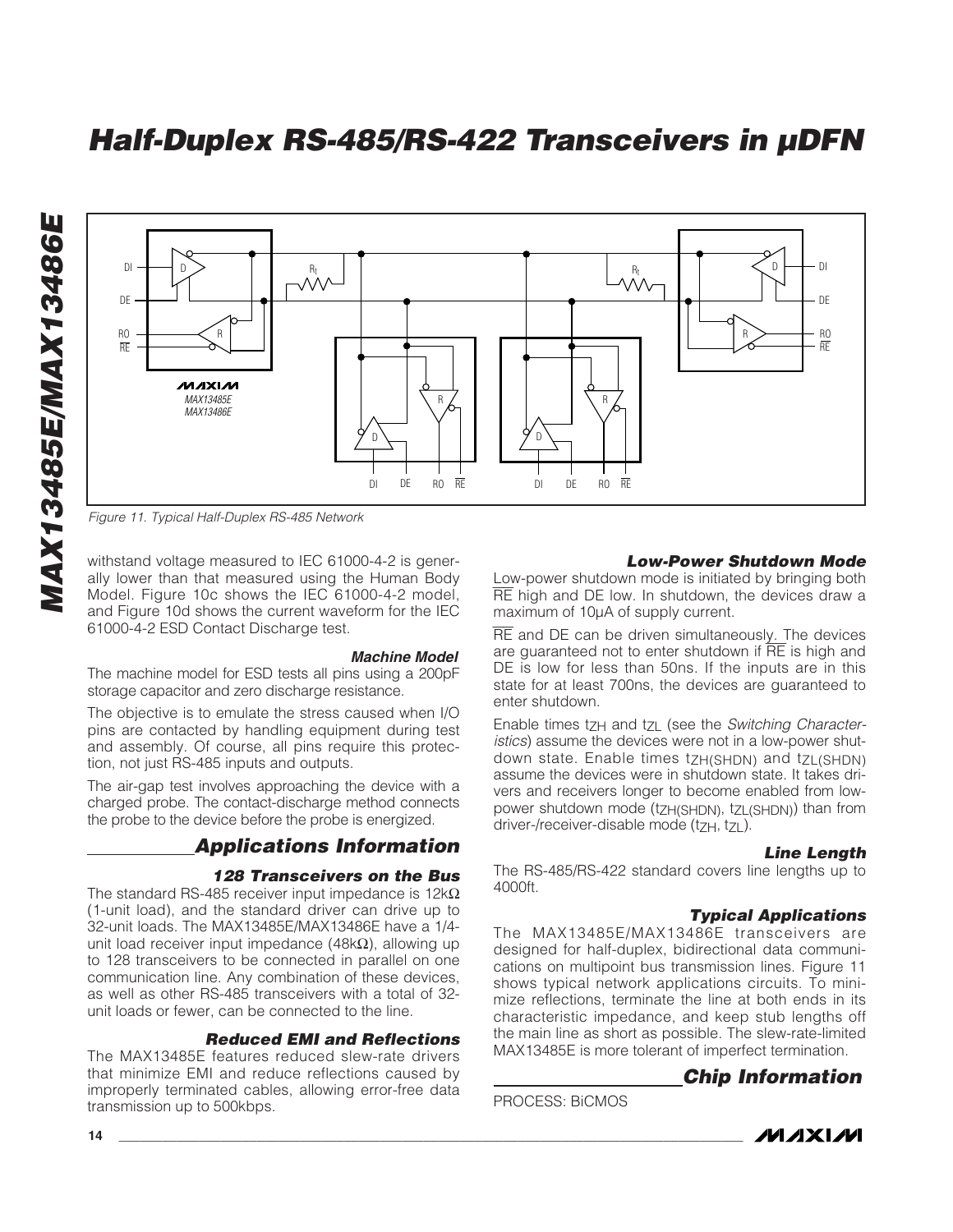### **Package Information**

(The package drawing(s) in this data sheet may not reflect the most current specifications. For the latest package outline information, go to **www.maxim-ic.com/packages**.)